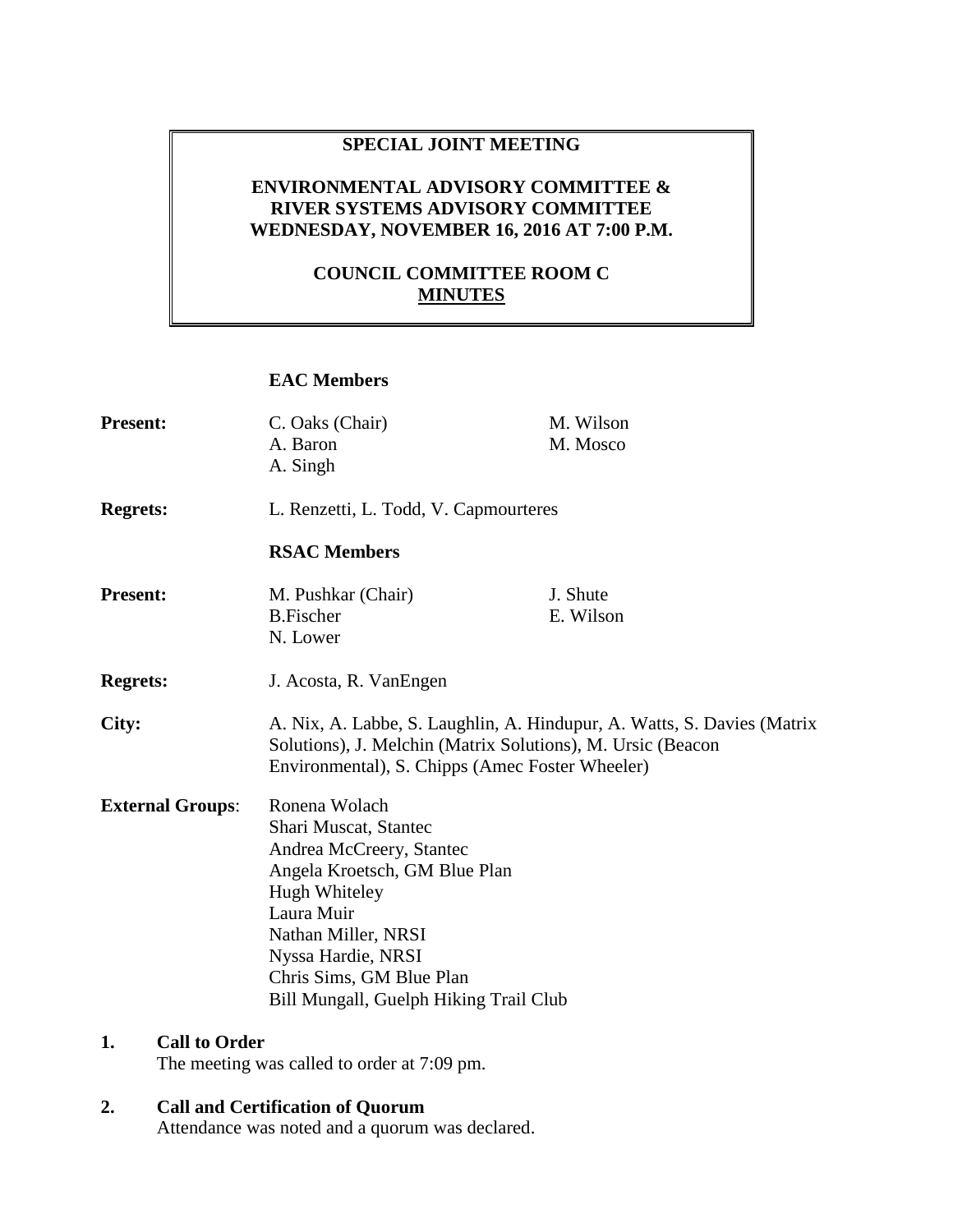## **3. Declarations of Pecuniary Interest or Conflict of Interest** None

## **4. 71 Wyndham Street South- Proposed EIS Terms of Reference**

Adele Labbe, Environmental Planner with the City of Guelph, reviewed the staff report and was available to answer questions from the Environmental Advisory Committee and the River Systems Advisory Committee.

Shari Muscat and Andrea McCreery from Stantec spoke on behalf of the application.

- No issues with the recommendations provided by Staff
- Discussion of water fowl surveys and habitat for nesting
- Agreement to take breeding bird surveys out of study scope
- Habitat assessment for bats and chimney swifts has been done and it has been determined that there is no suitable habitat

General Comments:

- Trail is not a formalized between the site and York Rd.
- Wind survey discussion to establish a baseline for wind and determine if there are any implications for people and wildlife
- Crime prevention through urban design is reviewed through urban design
- Enhancement opportunities of the shoreline and bank materials
- Mitigate any potential impacts from the stormwater outlet
- Shoreline retaining wall is not currently part of the study scope
- Opportunity for enhancement of the retaining wall
- Geomorphology to provide recommendations regarding path alignment
- Development in the regulatory floodline is subject to flood proofing
- Buffer setback reduced due to existing development, EIS to confirm this
- Significant discussion around softening of shoreline

The Environmental Advisory Committee went into Committee to discuss.

## **Moved by A. Baron and seconded by A. Singh.**

## **That the Environmental Advisory Committee conditionally support the Scoped Environmental Impact Study Terms of Reference prepared by Stantec subject to the following:**

THAT the EIS TOR be revised to the satisfaction of City staff and include:

- 1. A fluvial geomorphology assessment to inform recommendations as it relates to the outlet location and the design within the floodway;
- 2. That hydrology information is provided to support the proposed development design of the site particularly as it relates to flood elevations and velocities;
- 3. Clarification of hydrogeology and geotechnical sampling locations;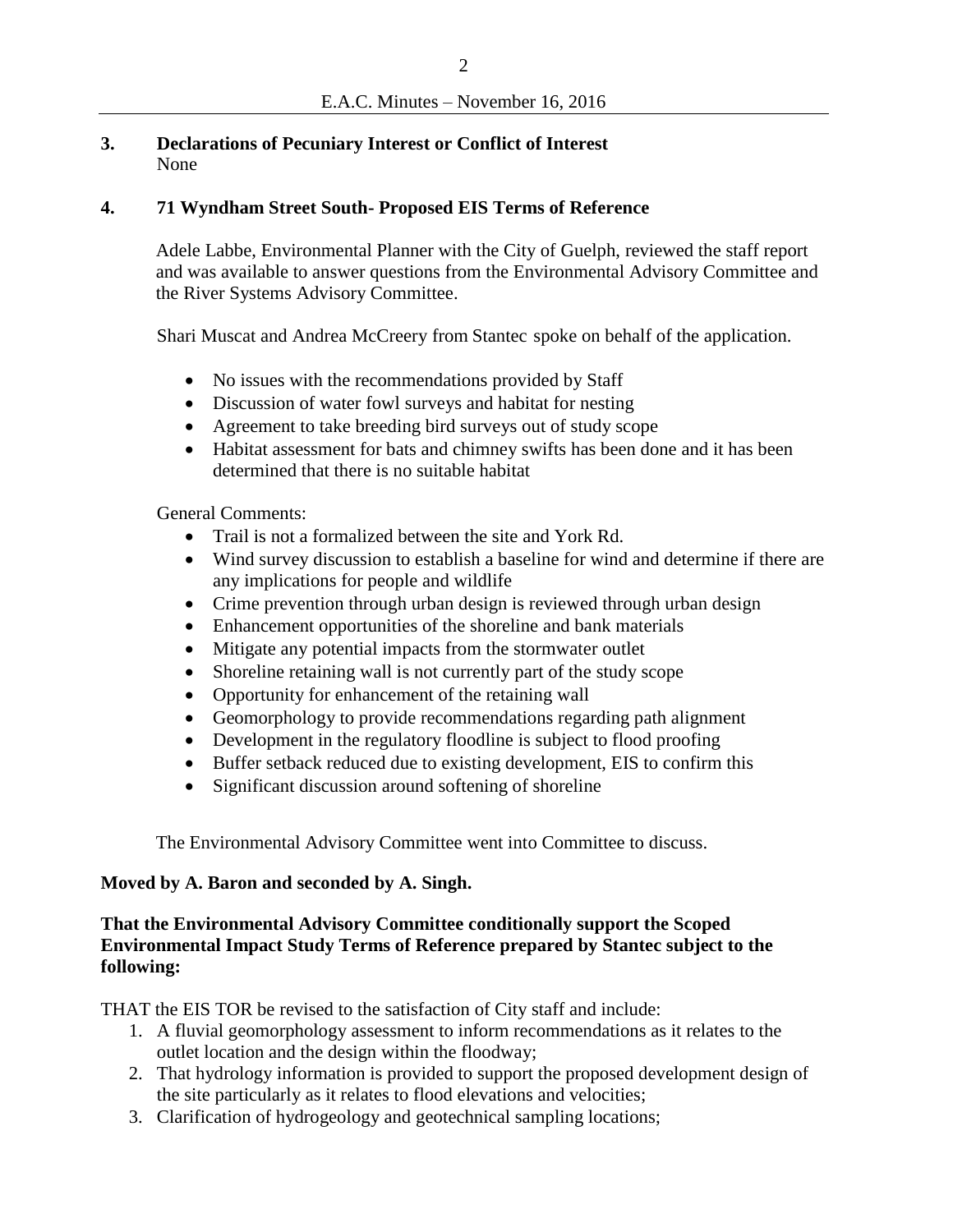- 4. Confirmation that flora nomenclature and status will follow the provincial system (i.e., NHIC);
- 5. That waterfowl nesting surveys be augmented to 3 rounds in each April, May and June, and dependent on ideal conditions;
- 6. That confirmation of potential chimney swift habitat and bat habitat in the area be undertaken to inform whether crepuscular surveys are required, and that breeding bird surveys not be included;
- 7. That a particular focus be placed on investigating opportunities for enhancement and restoration of the Natural Heritage System particularly in relation to aquatic and riparian habitat.
- 8. That the Secondary Trail be identified in the terms of reference as a development element that will be assessed as part of the EIS.

**Motion Carried -Unanimous-**

The River Systems Advisory Committee went into Committee to discuss.

### **Moved by N. Lower and seconded by B. Fischer.**

## **That the River Systems Advisory Committee conditionally support the Scoped Environmental Impact Study Terms of Reference prepared by Stantec subject to the following:**

THAT the EIS TOR be revised to the satisfaction of City staff and include:

- 1. A fluvial geomorphology assessment to inform recommendations as it relates to the outlet location and the design within the floodway;
- 2. That hydrology information is provided to support the proposed development design of the site particularly as it relates to flood elevations and velocities;
- 3. Clarification of hydrogeology and geotechnical sampling locations;
- 4. Confirmation that flora nomenclature and status will follow the provincial system (i.e., NHIC);
- 5. That waterfowl nesting surveys be augmented to 3 rounds in each April, May and June, and dependent on ideal conditions;
- 6. That confirmation of potential chimney swift habitat and bat habitat in the area be undertaken to inform whether crepuscular surveys are required, and that breeding bird surveys not be included;
- 7. That a particular focus be placed on investigating opportunities for enhancement and restoration of the Natural Heritage System particularly in relation to aquatic and riparian habitat.
- 8. That the Secondary Trail be identified in the terms of reference as a development element that will be assessed as part of the EIS.

#### And

That the study consider ground level wind effects at the site and on the trail due to the proposed site development.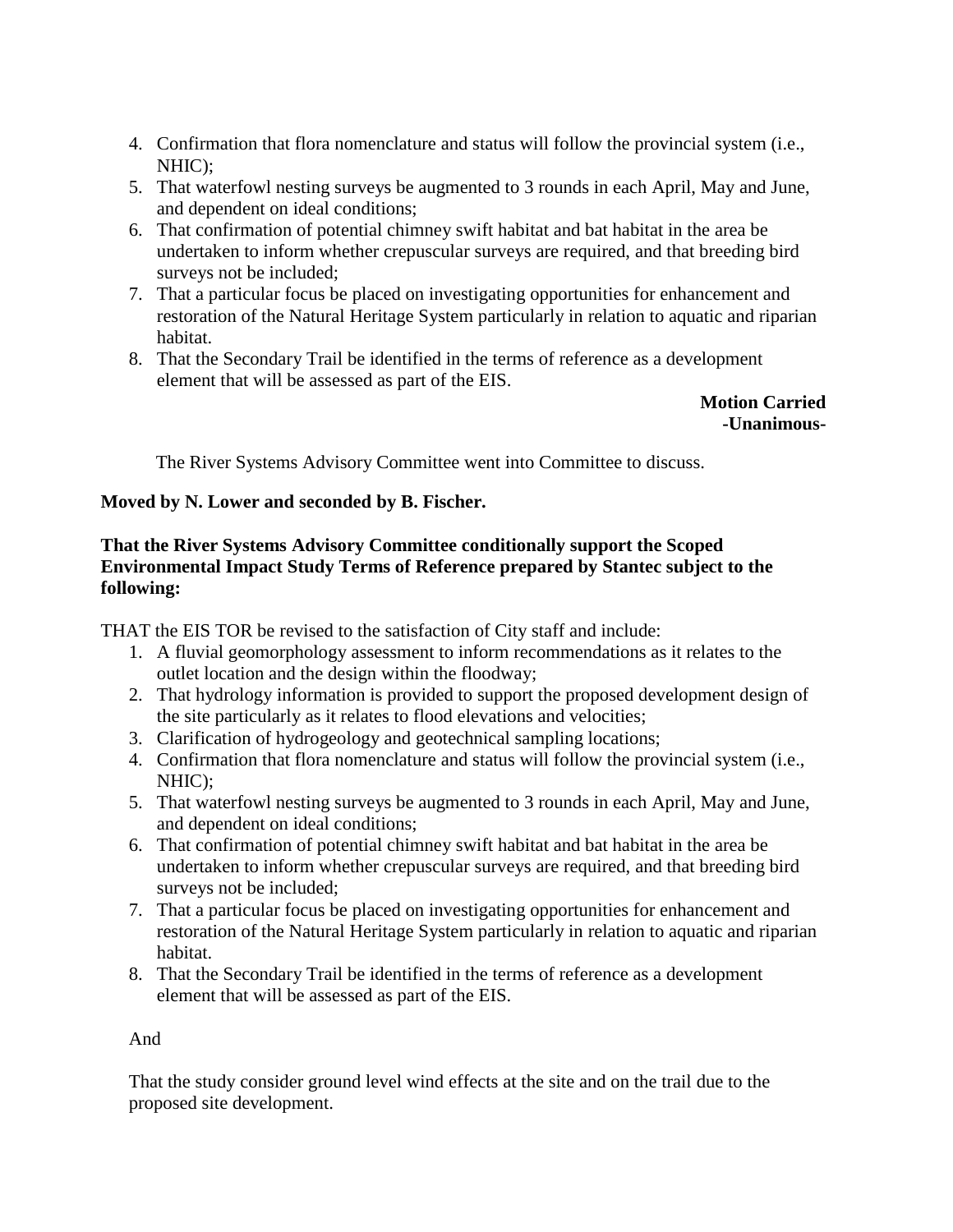And

That the EIS study recommend naturalization options for shoreline enhancement and consider floodplain connectivity.

> **Motion Carried -Unanimous-**

#### **5. Clair-Maltby Master Environmental Servicing Plan and Secondary Plan**

Adele Labbe, Environmental Planner with the City of Guelph, introduced the Clair-Maltby project team.

Arun Hindupur, Development Engineer with the City of Guelph presented the following information:

- Study components of the Master Environmental Servicing Plan and Secondary Plan
- Overview of study process
- Technical work plan context

April Nix and Adele Labbe, Environmental Planners with the City of Guelph presented the following information:

- Study areas: secondary plan area, primary study area, secondary plan study
- Key challenges and opportunities
- Site access for studies
- Technical Work Plan Update: Comprehensive Environmental Impact Study

Steve Chipps, from Amec Foster Wheeler, presented information related to the study of surface water.

Steve Davies, from Matrix Solutions, presented information related to the study of groundwater.

Margot Ursic, from Beacon Environmental, presented information related to the study of significant landform, the natural heritage system and the overall purpose of the Comprehensive Environmental Impact Study (CEIS).

General Comments

Groundwater:

- Model calibrated to make predictions about drought or wet years
- Matching the model results between PCSWMM and MIKE SHE
- Alignment with source water protection work currently being done
- Consideration for extreme storm events/climate change scenario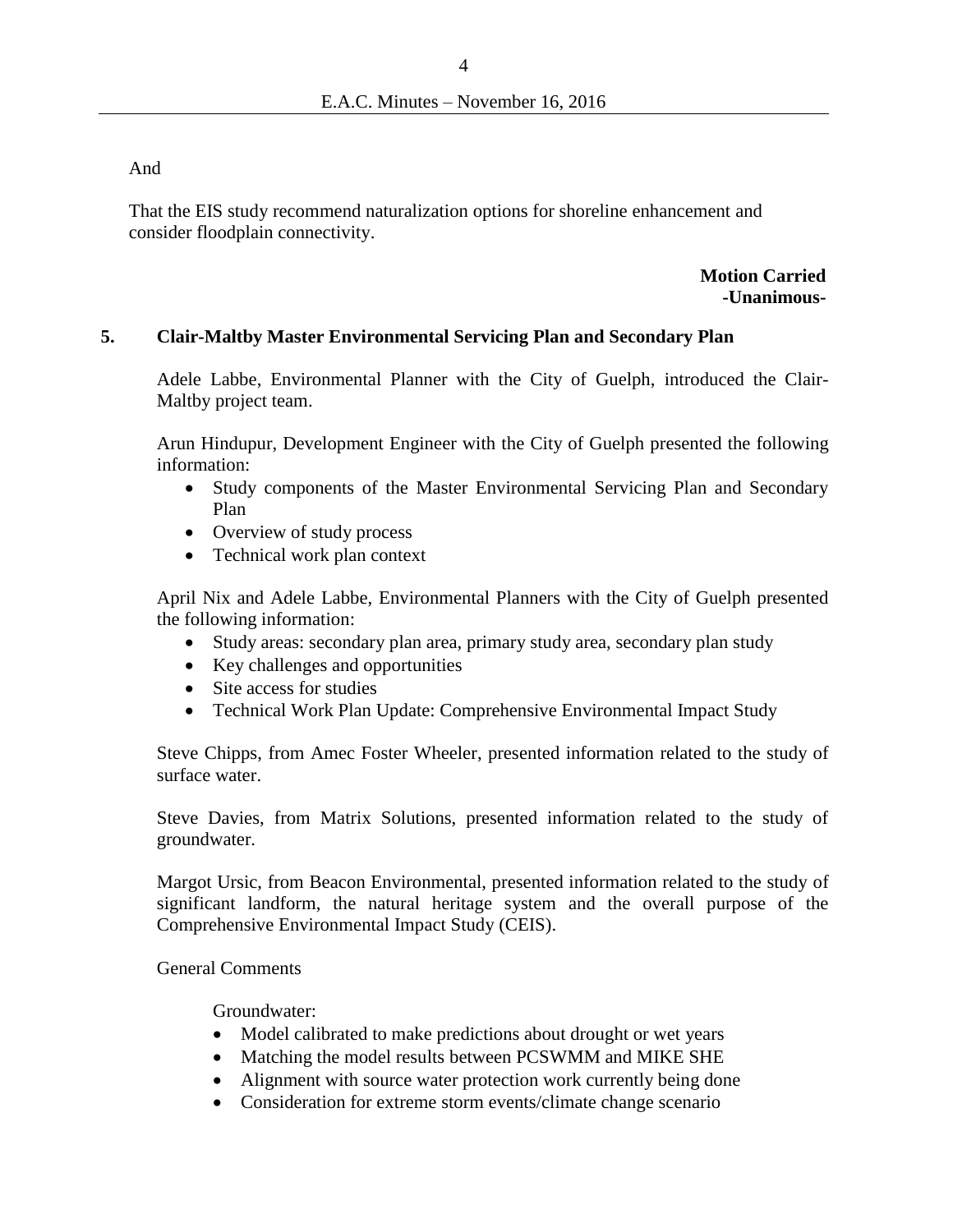E.A.C. Minutes – November 16, 2016

- Access has been considered adequate to characterize groundwater and surface water
- Monitoring water temperature seasonally, winter and spring can also be valuable data

Natural Heritage:

- Indicate where data is already available on the map in the future
- Traps for small mammals is not one of the current tasks, could be missing some information due to old data

#### **Delegations:**

#### **Bill Mungall**

- Represents Guelph Hiking Trail Club and Hike Ontario
- These groups would like to become a stakeholder for the rest of the process
- Interest in trails and open space
- Trail connections between Milton, Cambridge and Puslinch to the City
- Suggest that the trails component of this study rely on the 10 year update to the Trails Master Plan
- Opportunity for innovation, look at restoring the open space planning or greenway designation that were dropped by the NHS
- Examine the possibility of an open space planning designation when looking at community form to develop a complete community
- Suggest a minor change to study area to include the parcel to the west, possibility of developing fields from access to the east

#### **Laura Muir**

- Concern that the plan is only in half of the watershed
- Interaction between the upper area (Clair-Maltby) and how it interacts with the Hanlon Creek PSW and all tributaries should be included
- Opportunity to do the comprehensive monitoring that hasn't been done
- Move monitoring station north of Clair Road
- Opportunity to restore brook trout population
- Recommendation to Council to fund the comprehensive monitoring that hasn't been done for 17 years

#### **Questions/comments:**

- Consideration for headwater drainage features using the Headwater Drainage Feature Assessment Tool developed by CVC and TRCA.
- Seasonal surface water features- may have connectivity during that time of the yearsome species use these features for a short time of the year- replicated through LID stormwater features in future development
- Use of seasonal air photos
- Consideration for a broader focus on water monitoring
- Understanding the connection between what's happening on the land in this area and what's happening in the subwatersheds, risk analysis should go into this area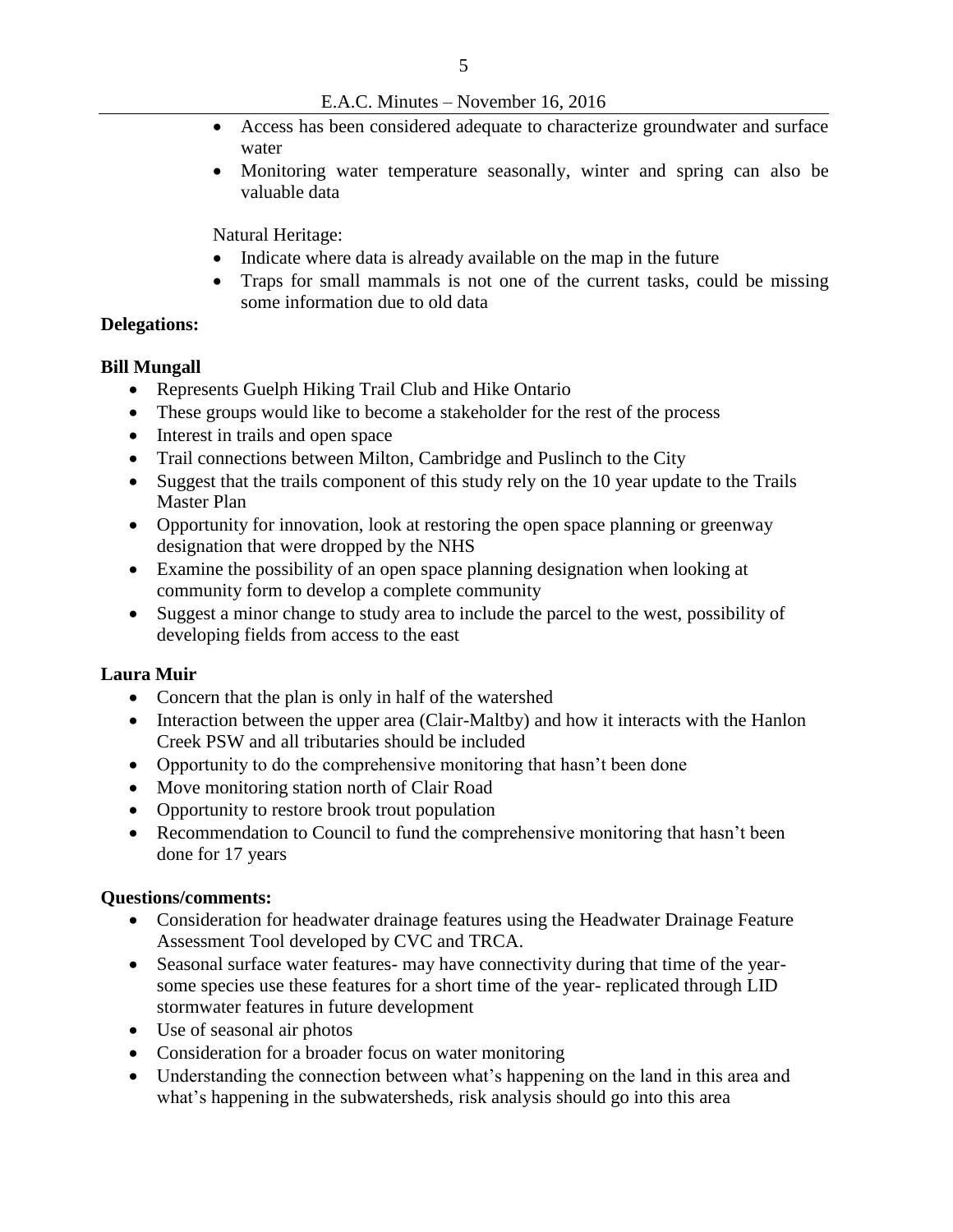- Locations of the reptile and breeding bird stations
- South east corner of the golf course for turtle monitoring
- Climate change, draw on what others have found
- Does an imperviousness target need to be determined to inform the next steps or is it considered appropriate?
- Discussion about LID development and the creation of a policy prior to a management plan

Motion to extend the meeting past 10:00 pm

The Environmental Advisory Committee went into Committee to discuss.

### **Moved by M. Mosco and seconded by A. Baron.**

**Motion Carried -Unanimous-**

The Environmental Advisory Committee went into Committee to discuss.

# **Moved by M. Mosco and seconded by A. Singh.**

## ENVIRONMENTAL ADVISORY COMMITTEE:

That the Environmental Advisory Committee support the Clair Maltby Master Environmental Servicing Plan and Secondary Plan (*CEIS component*) Technical Work Plan Update with the following recommendations:

- That the City continue to pursue opportunities to shift field stations and study design to support the identification and refinement of ecological linkages for all taxa;
- That the scope of water quality work include a salt assessment to inform future development applications;
- That the stormwater management strategies are innovative and consider ecological function;
- That if the technical analysis/data collection phase of this study identify an outcome that will result in a SW management plan that is beyond the scope of the City's existing SWM policy, that the schedule/timeline of the project be adjusted to provide sufficient time for the City to develop an infiltration policy for SWM prior to the development of the Management Plan.
- That the natural heritage feature water balance include characterization of hydroperiods for selected wetlands and woodlands, and that this be considered with the development of stormwater management targets and strategies;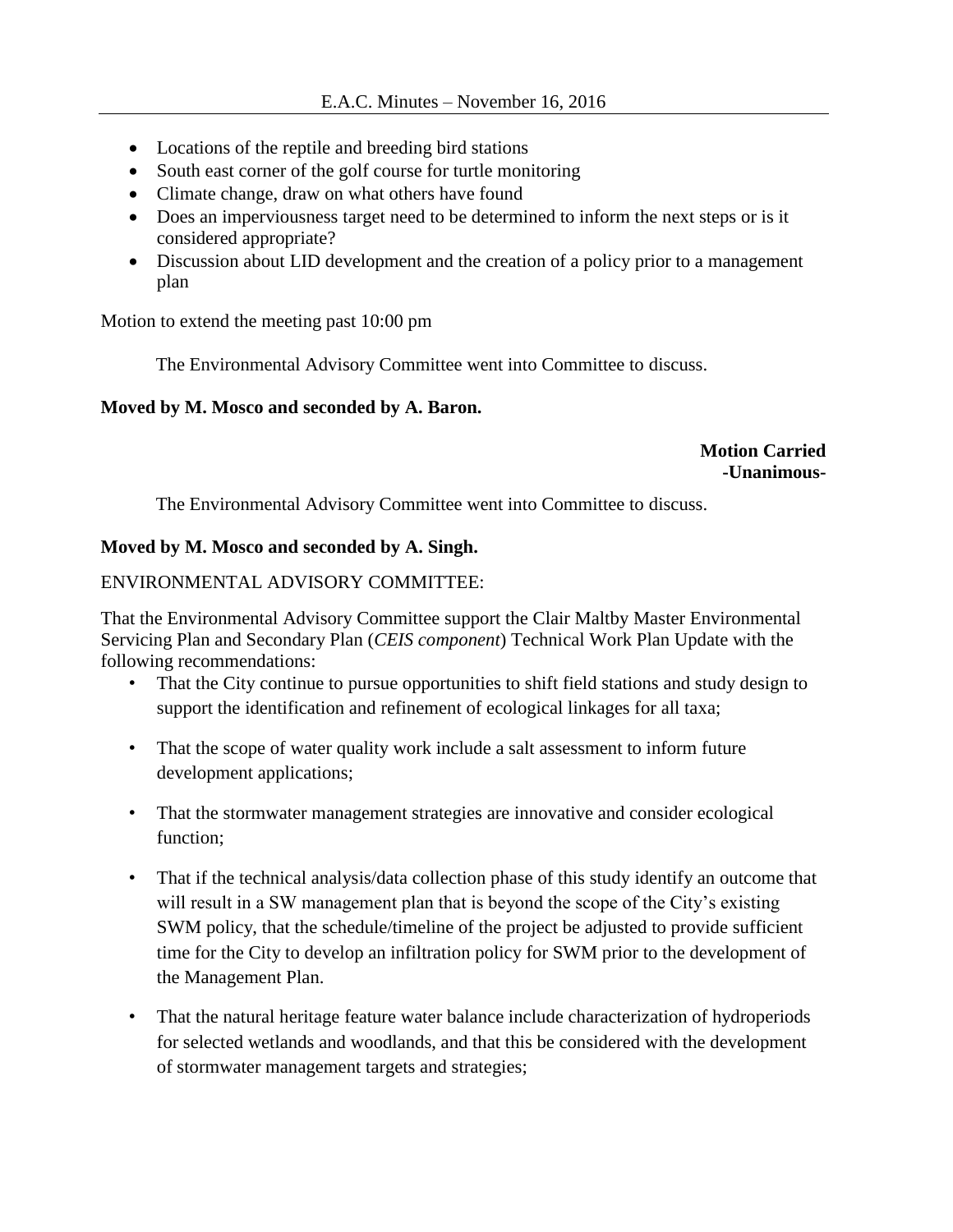# E.A.C. Minutes – November 16, 2016

- That the study design consider the Hanlon Creek subwatershed study and locations of previous monitoring efforts and, where possible, incorporate the information from those studies to inform future potential subwatershed studies.
- That the climate change scenarios be considered throughout the study including but not limited to extreme events, droughts, seasonal shift in precipitation pattern etc.

## And

THAT the City applies a precautionary approach to planning for development within the Clair Maltby area, recognizing that the area is located on the Paris Moraine, is a sensitive headwater area supporting Hanlon, Mill and Torrance Creeks and includes important natural heritage features and areas.

> **Motion Carried -Unanimous-**

The River Systems Advisory Committee went into Committee to discuss.

# **Moved by M. Pushkar and seconded by J. Shute.**

## RIVER SYSTEMS ADVISORY COMMITTEE:

Staff recommends that the River Systems Advisory Committee support the Clair Maltby Master Environmental Servicing Plan and Secondary Plan Technical Work Plan Update with the following recommendations:

- That the scope of water quality work include a salt assessment to inform future development applications;
- That the stormwater management strategies are innovative and consider ecological function;
- That the Significant Landform recommendations address the protection of adjacent lands that support the contextual elements of the earth science features;
- That the natural heritage feature water balance include characterization of hydroperiods for selected wetlands and woodlands, and that this be considered with the development of stormwater management targets and strategies;

## And

THAT the City applies a precautionary approach to planning for development within the Clair Maltby area, recognizing that the area is located on the Paris Moraine, is a sensitive headwater area supporting Hanlon, Mill and Torrance Creeks and includes important natural heritage features and areas.